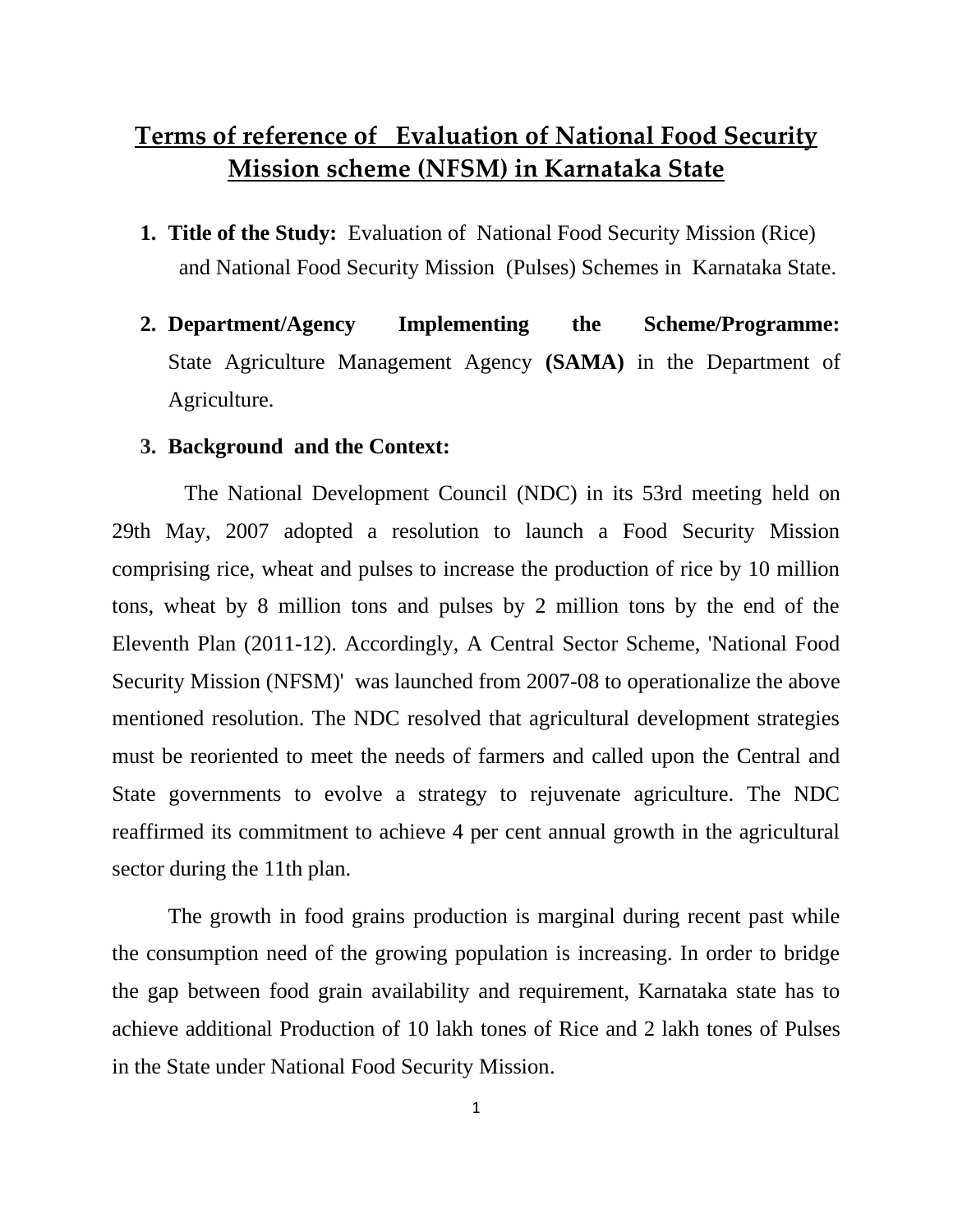The Government of India has launched National Food Security Mission during 2007-08 under two components in Karnataka State namely, NFSM (Rice) and NFSM (Pulses).

### **4. Objectives of the NFSM Programme:**

- i) Increasing production of rice and pulses through area expansion and productivity enhancement in a sustainable manner.
- ii) Restoring soil fertility and productivity at the individual farm level.
- iii)Creation of employment opportunities.
- iv) Enhancing farm level economy and to restore confidence amongst the farmers.

#### **5. The districts covered under NFSM scheme are** *:*

**NFSM Rice:** Belgaum, Dakshin Kannada, Hassan, Raichur, Shimoga, Udupi and Uttara Kannada.

**NFSM Pulses:** Bagalkote, Belgaum, Bellary, Bidar, Bijapur, Chitradurga, Dharwad, Gadag, Gulbarga, Koppal, Mysore, Raichur and Tumkur upto 2009-10 and from the year 2010-11 the scheme was extended to all other remaining districts.

 Rice and Pulses are the principal sources of dietary carbohydrates and proteins in a predominantly vegetarian country like India. Increasing their production and keeping their prices within the reach of the poor, assume paramount importance. NFSM (Rice) and NFSM (Pulses) programmes are being implemented with 100% Central Govt. funds. During the year 2013-14, an amount of Rs. 7078.479 lakhs Budget provision was made to districts for implementing these schemes.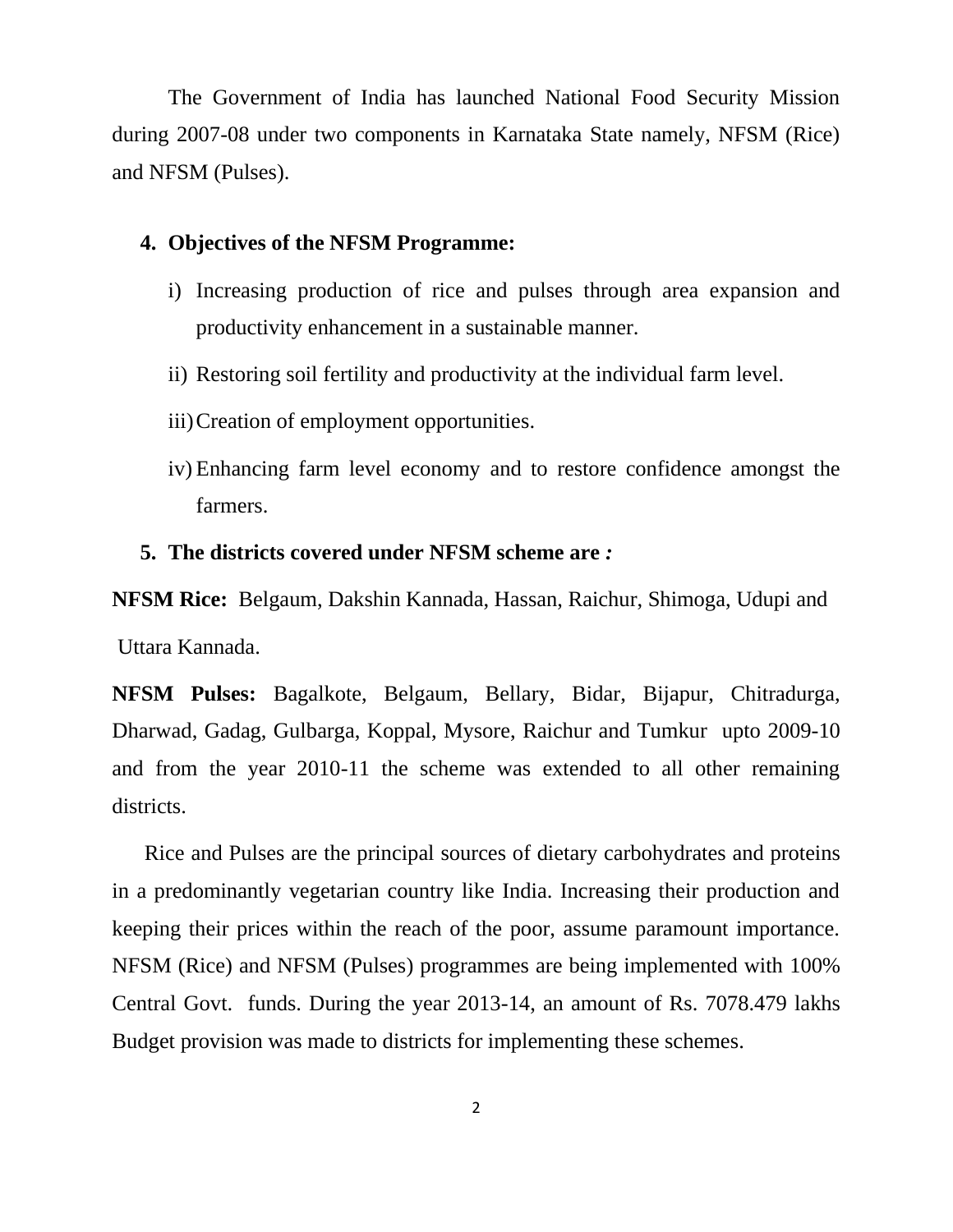#### **6. Evaluation Scope, Purpose and objectives:**

#### **Scope:**

The study on concurrent evaluation of NFSM Programme will help to know what extent this scheme has become popular, how the distribution of inputs takes place in the State, which component is in demand by the farmers, and what is the impact on Agricultural Productivity; and what problems the beneficiaries are facing in the process of implementation and later etc.

Analysis of the District-wise, Taluk-wise beneficiaries covered under the NFSM Scheme will help to arrive at conclusion on the following points.

- a. Extent of Technical support provided to farmers
- b. Effect of Trainings and Demonstrations
- c. Improvement of economic status of the farmers.
- d. Analysis of current status of the programme.

#### **7. Purpose:**

NFSM (Rice) is implemented in seven districts and NFSM (Pulses) is implemented in all the districts of Karnataka State. A substantial amount is being spent on these schemes and several components viz., certified seeds, Plant Protection equipments, Plant Protection Chemicals, lime, Gypsum, Micronutrients, Agricultural farm implements, water conveying pipes, pump sets were distributed to the farmers at subsidized rates for improvement of economic status of farmers and to improve the farm income.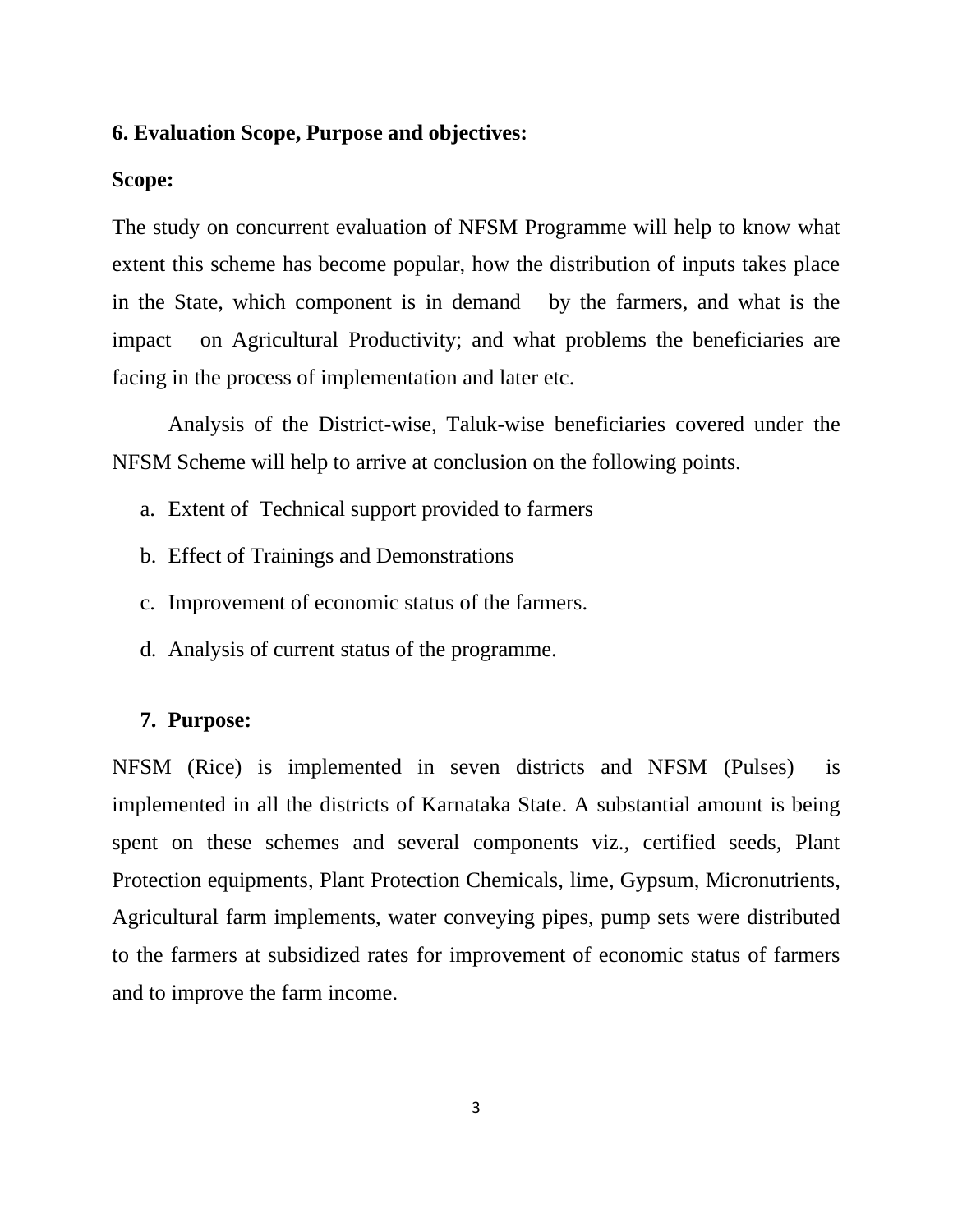#### **8. Objectives:**

- 1. To study the effect of NFSM (Rice) and NFSM (Pulses) schemes implemented in the State during the year 2013-14
- 2. To ascertain proportion of SC,ST and women farmers who were benefited from the programme.
- 3. To evaluate the forward and backward linkages of the scheme and institutional arrangements to support these linkages.
- 4. To suggest measures for improvement of programme and to identify the constraints in implementing scheme.

### **9. Evaluation Questions:**

The Questionnaire prepared for the evaluation should cover the following aspects:

- i. Is awareness about NFSM Programme amongst beneficiaries.
- ii. Whether quality inputs and machineries are supplied in time.
- iii. Is there any increase in Technical knowledge level of beneficiaries.
- iv. Whether there is an increase in the yield.
- v. Whether there is any improvement in the income levels.
- vi. Whether there is any change in socio economic status.
- vii. What are the suggestions for improvement of the scheme.

### **10.Evaluation Methodology:**

Evaluation study will be taken up in selected districts of NFSM (Rice) and NFSM (Pulses) Scheme in Karnataka State. Preference will be given to the districts wherein larger area of Rice and Pulses are grown every year. Representative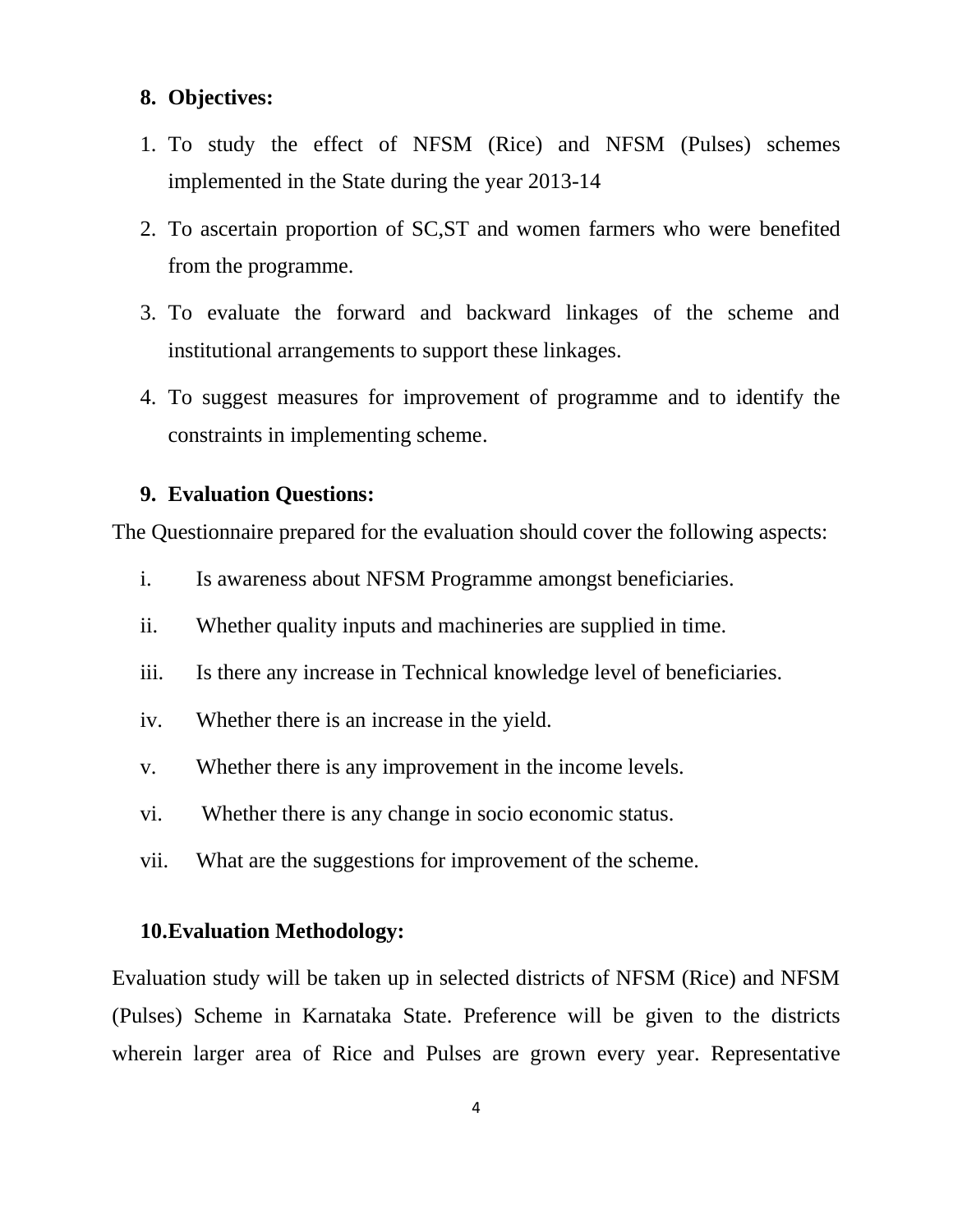number of beneficiaries in each Block/Taluk will be selected for study as per the norms of evaluation.

## **11.Deliverables and Time schedule for the study**

An inception report should contains a list of documents reviewed, persons consulted, list of sampling details, proposed data collection, evaluation questions and sub questions and processing methods.

Draft evaluation report should be delivered with adequate time to allow the Department for consultations on findings and recommendations.

Final report should contain front matter, Summary, Programme description, evaluation purpose, methodology, findings, recommendations and annexure.

 The evaluation study would be completed within three months from commencement. A detailed time frame is given.

| S1.            | Activity                         | March           | March 2 <sup>nd</sup> | March 2 <sup>nd</sup> | May 1st   |
|----------------|----------------------------------|-----------------|-----------------------|-----------------------|-----------|
| N <sub>o</sub> |                                  | 1 <sup>st</sup> | fortnight to          | fortnight to          | fortnight |
|                |                                  | fortnight       | April 2 <sup>nd</sup> | April 2 <sup>nd</sup> |           |
|                |                                  |                 | fortnight             | fortnight             |           |
| 1.             | Preliminary work                 |                 |                       |                       |           |
|                | (Preparation of                  |                 |                       |                       |           |
|                | questionnaires, Discussion       |                 |                       |                       |           |
|                | with project authorities, field  |                 |                       |                       |           |
|                | testing, printing, collection of |                 |                       |                       |           |
|                | secondary data)                  |                 |                       |                       |           |
|                |                                  |                 |                       |                       |           |
| 2.             | Field work                       |                 |                       |                       |           |
|                |                                  |                 |                       |                       |           |
| 3.             | Computerization & analysis       |                 |                       |                       |           |
|                | of data                          |                 |                       |                       |           |
| 4.             | Preparation of draft report      |                 |                       |                       |           |
| 5.             | Consideration of draft report    |                 |                       |                       |           |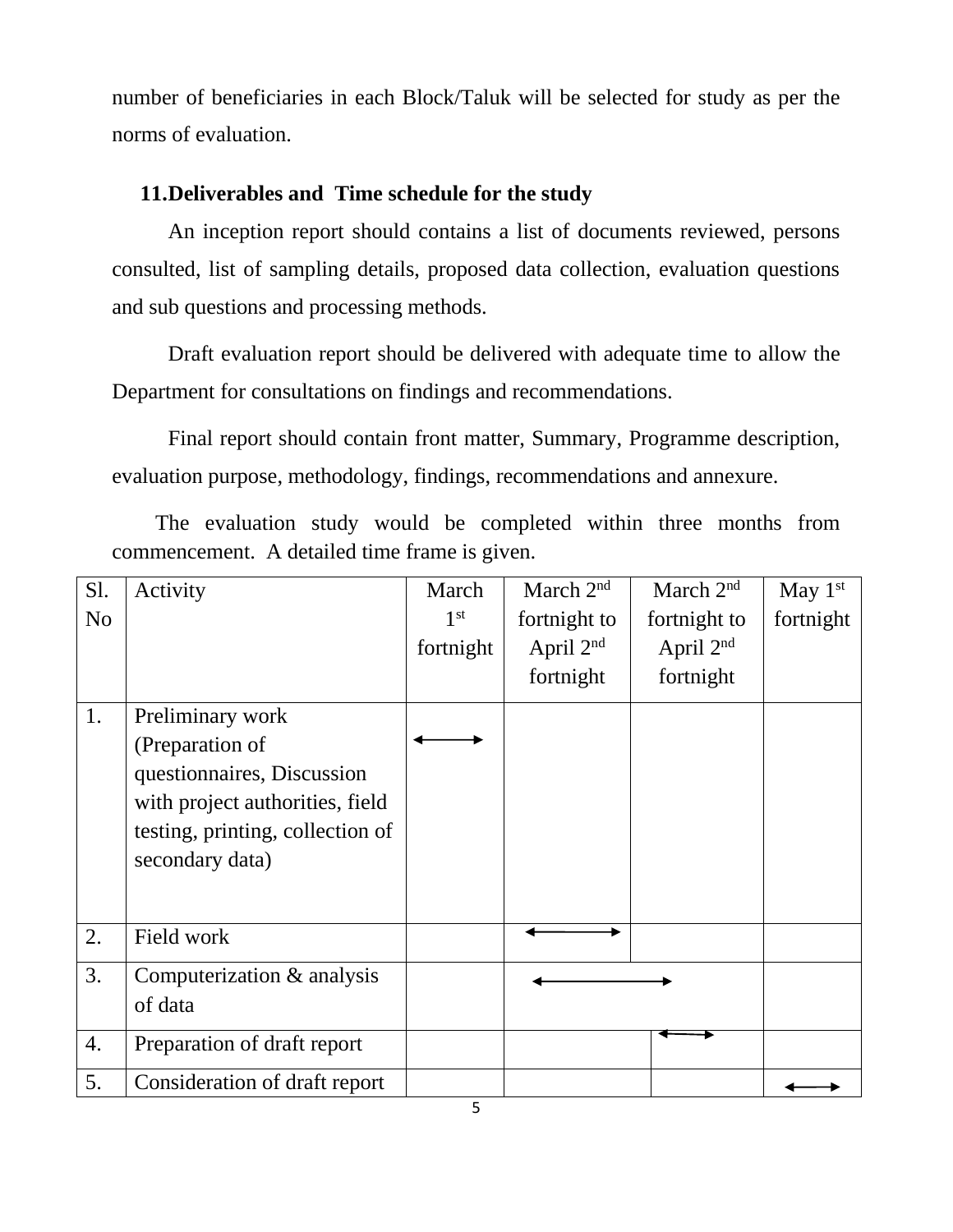| by Department authorities<br>and presentation of final |  |  |
|--------------------------------------------------------|--|--|
| report.                                                |  |  |
|                                                        |  |  |

 A meeting with presentation of the key findings at each level before proceeding to next level shall be organized and any clarifications / changes in methodology followed by the awardees is made as per the clients requirement.

## **12. Cost and scheduled of budget releases:**

All reports and information generated shall be the copyright of Agriculture Department and shall not be used for any other purpose without explicit permission. Agency is also responsible to prepare any relevant report as and when needed by the Agriculture Department.

The mode of payment would be:

- (a) The **first installment** of Consultation fee amounting to 30% of the total fee shall be paid to the Evaluating Agency (Consultant) after the approval of the Work Plan, but only on execution of a bank guarantee of a scheduled nationalized bank valid for a period of at least 12 months from the date of issuance of advance.
- (b)The **second installment** of Consultation fee amounting to 50% of the total fee shall be paid to the Evaluation Agency (Consultant) after the approval of the Draft report.
- (c) The **third installment** of Consultation fee amounting to 20% of the total fee shall be paid to the Evaluating Agency (Consultant) after the receipt of the hard and soft copies of the final report in such format and number as prescribed in the MOU, along with all original documents containing primary and secondary data, processed data outputs, study report and soft copies of all literature used to the final report.